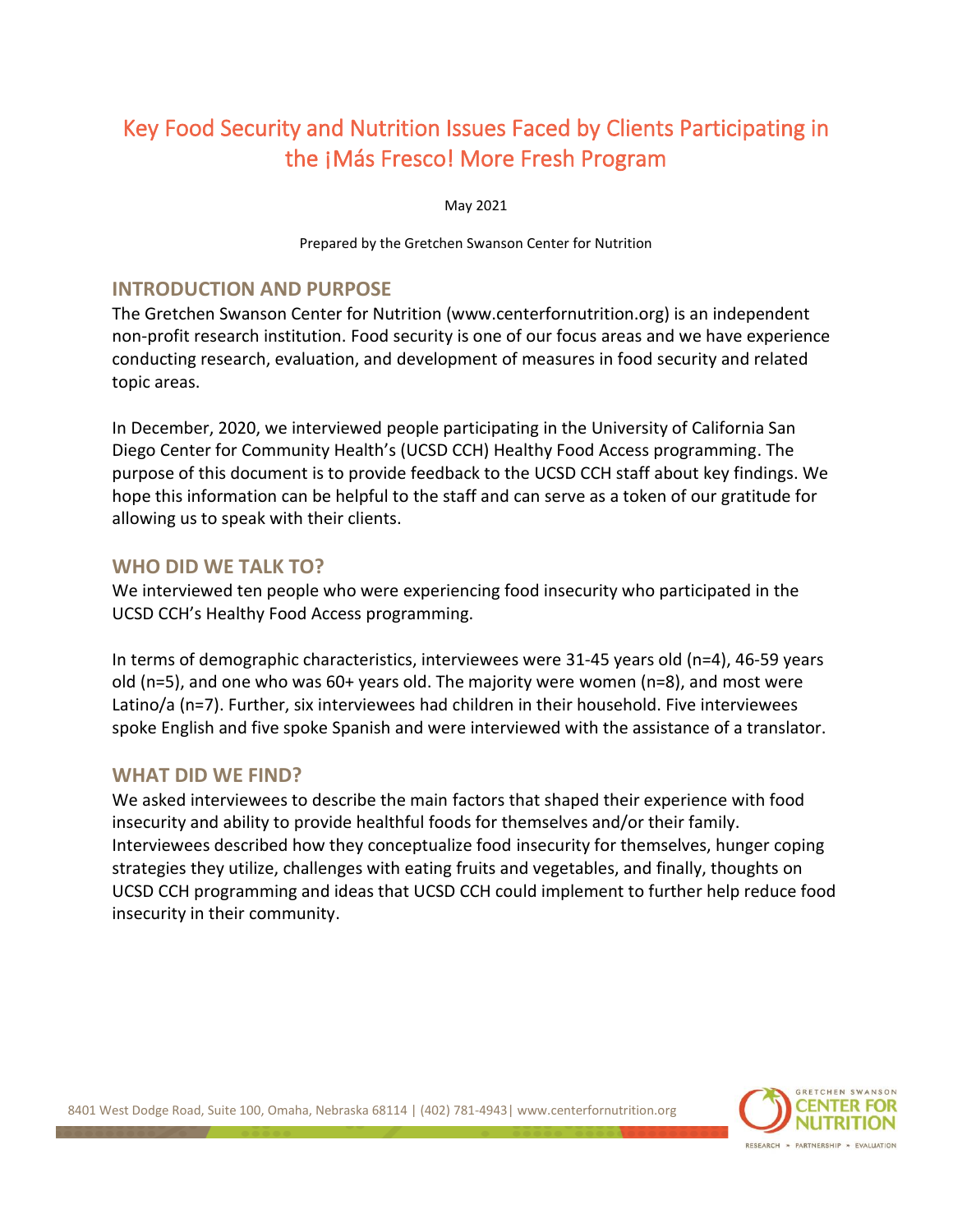## *1. Food Insecurity Conceptualization and Coping Behaviors*

Speaking with the interviewees, it was abundantly clear that a lack of monetary resources contributed to them going hungry and being in a state of food insecurity. Interviewees described having to rely on non-monetary resources in order to get by, most notably, social support, knowledge/skills, and benefit programs. The following paragraphs will describe various hunger coping strategies, skills needed to navigate the system, barriers Latino interviewees mentioned regarding food access in their community, challenges to eating fruits and vegetables, and thoughts for future UCSSD programming.

Interviewees noted there was a constant need to think about finances or ways they could get enough food for them and their families. Developing methods to make money stretch, bargain shopping/couponing, eating less, and most basically, having a plan when it comes to shopping were paramount in keeping food on the table for interviewees. Budgeting on a low income is challenging and major stress comes with it; one interviewee described this as "part of a fulltime job of feeding myself is budgeting." Another interviewee noticed her bank account dwindling and resorted to intermittent fasting, not because she chose to for health reasons, but because she needed to cut her meals to get by financially. Similarly, another interviewee stated that due to her special nutrition needs, she's been forced to cut meals from 3 times a day to once per day because of limited availability and access to the foods she needs.

Cooking skills are definitely needed when it comes to preparing good, healthy meals as described by interviewees. Some picked these skills up once they had children and used it as a way to provide for their children. Others picked up skills out of necessity, utilizing whatever they had, such as microwaves to cook raw vegetables. "I think that it is important for someone to know how to cook, 100%. It is cheaper, it is healthier and it's nicer to eat something that is a home cooked meal."

To get by and avoid going hungry, interviewees discussed how they had to learn to navigate the system. One interviewee said, "Fortunately, every month we're getting by, between all the different help that we get. I mean, I can't tell you that we're great, but thank God, we haven't skipped a meal, my kids haven't gone without food." Another strategy described was having the knowledge and awareness of what's out there that can help get the resources that are needed. "The help that might be offered, for example, like you say, through programs that might help you pay bills or getting help to go to the food pantries and they get informed or me looking for information about the programs that are available. I think that that's how a family that succeeds gets to that point looking for help programs, food banks in order to get by."

Resources such as SNAP (CalFresh), WIC, SSI, disability, and especially during the height of the pandemic, free food from school which also provided meals for family members were helpful for families who were low on money or suffering job losses. It is to be noted, that some interviewees stated they had access to some of these services at different points in their lives, but if they made too much money at any point, they did lose some benefits which was described as adding additional challenges to budgeting and getting the food they need. Other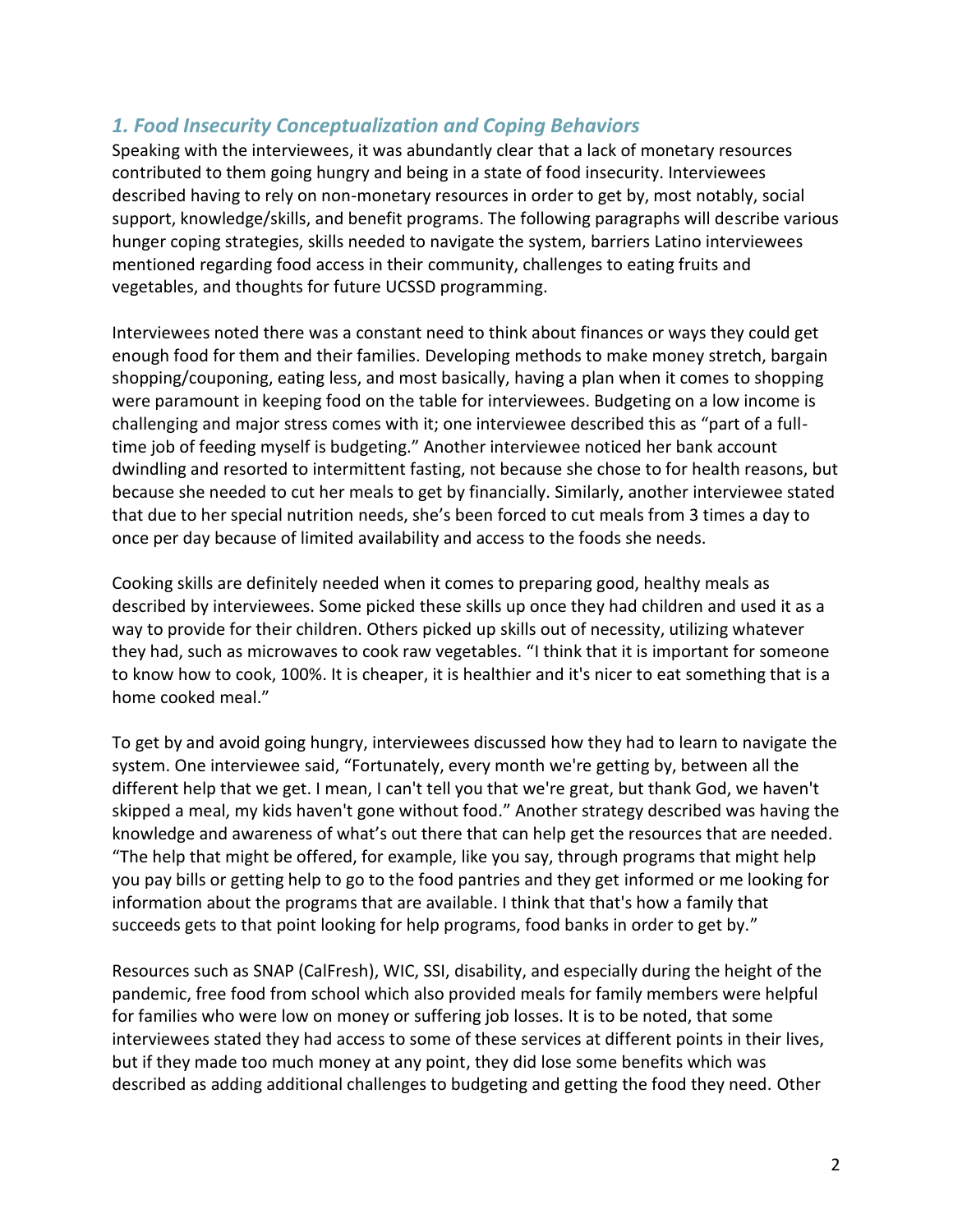barriers to the utilization of resources pertains to immigration status, which will be described in further detail below.

Attending food banks or asking for help seemed to be a challenge for many interviewees. One interviewee when asked why they chose not to go to a food bank stated "I don't like to beg and I don't like to complain, so I know how to go hungry. I know how to go hungry for weeks or months." For some interviewees, getting over the stigma of seeking help or going to a food pantry was a real gamechanger. "I don't know why, I put a stigma on it because I just thought, it's a pantry. They're giving out free food. I shouldn't have to show up there. But, I did it. And once I got over that, then I was just fine."

For most interviewees, it was extremely important to have at least some social support, whether it be friends, family, neighbors, etc., to help ease the burden of food insecurity. Being "on an island" or "isolated" adds to the difficulty of finding resources needed to stave off hunger. Some interviewees found it was hard to ask for help from friends and family but once they did, they were able to make ends meet better financially and with food, with one interviewee stating, "I was kind of silent about a lot of things, so, I definitely should've asked for help before I dug myself into a hole."

Conversely, one interviewee was confident in their abilities to find resources, but noted how they also share with others who are in need, stating, "I'll see that, oh they give food here or they do this there. And I share that with the people at work…I tell my customers who need it." Another interviewee said, "when I have seen my neighbors facing certain issues I have shared and sometimes I think, well, in my case, it's just myself and my neighbor might have a baby under his or her care, or maybe an elderly person. So sometimes I share the food, the little food I have because I know it's something that they need more than I do sometimes."

In general, the Mas Fresco participants recognized the challenges they've faced throughout their lives and how due to their situations have had to accumulate skills and savviness to keep themselves and their families from going hungry. Even though interviewees could manage their hunger, they felt like they were just scraping by in order to feed themselves or their family, and don't really get to enjoy any other perks in life beyond basic necessities. "we always found a way, I mean without luxury, but to have enough to fill your belly…but I'm the kind of person that thinks that belly first and then whatever you can after."

## *2. Additional Food Access Barriers Faced by Some Latino Households*

As described in the demographics section, seven of our interviewees were Latino/a, and five were done through the use of a translator. While not mentioned by all interviewees, employment and access to resources were mentioned most often as barriers to having adequate money. One interviewee stated that being without immigration documents makes it exceedingly difficult with regards to finding quality employment. "If you don't have documents, you have to take what they give you, because you need it. Those who are documented, who are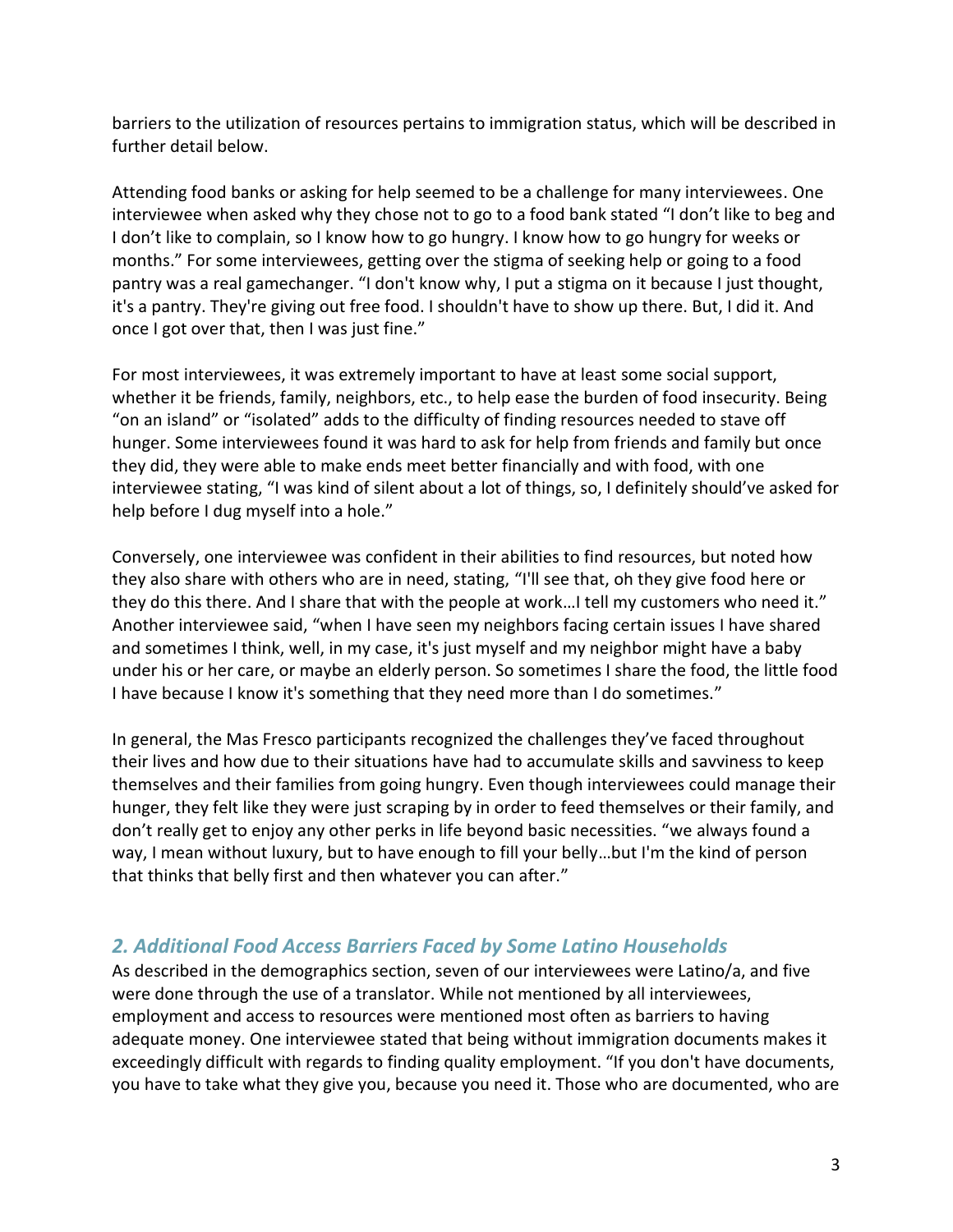legal, they have the certainty that they can find work anywhere, and then they can demand getting paid better."

When trying to access resources, interviewees described running into situations where the only people that work at these different organizations are English speaking-only with no translators on staff. One interviewee described their situation calling 2-1-1 in an emergency situation where she needed assistance right away, and being connected to multiple organizations that only had English speaking employees so she wasn't able to get the resources she needed. "I have told people I don't speak English that much, my English is a little, that's what I would say and they a lot of times tell me that they do not have an interpreter or a translator. So sometimes I get lucky and I have found people that have been nice enough to help me but in other cases they just hang up on me."

One interviewee said they refused to apply for additional benefits they qualify for because it may impact their immigration status down the road in fear that they would be considered a "public charge," which could delay or negatively impact their citizenship application.

Latino/a interviewees also felt a lack of social support from neighbors and friends. One interviewee described the feeling of isolation in their own neighborhood and how not knowing many of their neighbors has been a major challenge, as they described when they lived in Mexico as knowing everyone and having much more social support. "And so then you can be there for them, if not financially, at least to provide moral support or give advice and vice versa, you know, they can help you out within the same sentence. So, I think that it would be very useful if we had closer relationships with them."

#### *3. Barriers to Eating Fruits and Vegetables*

When it came to eating fresh fruits and vegetables consistently, affordability was the number one barrier mentioned by interviewees. Eating healthy was described as "expensive" and if they were struggling with money, healthfulness was the last thing on their mind, opting for whatever food they could find at the cheapest price to feed themselves or their families with one interviewee stating, "so when I would have to budget I couldn't get all the food that I would want. I had to kind of get like rice or noodles. So, I wasn't really getting all the nutrients that I should have been getting as a human." Lack of access to healthy foods was another barrier, with food pantries being described as not having fresh fruits and vegetables, poor quality, or just the fact that they had to wait in long lines to even get food from the pantries was a challenge. One interview mentioned, "When they give you a bag, like today, I got a bag which was spaghetti and rice and stuff, and I cannot eat those anymore." And when they could get the food they wanted, they mentioned how food needed to be eaten quickly before it went bad, "with the food banks the issue many times is that we have to use everything very quickly because they are about to expire. So, they'll go bad soon if you don't use some, especially fruits and vegetables." Another access issue described was not having quality grocery stores nearby, which led to transportation being an additional obstacle, with one interviewee stating, "And then shopping's not easy. Some markets are hard for me to get to. It's like a major operation to go". Interviewees spoke about not having a vehicle being a problem, and some described public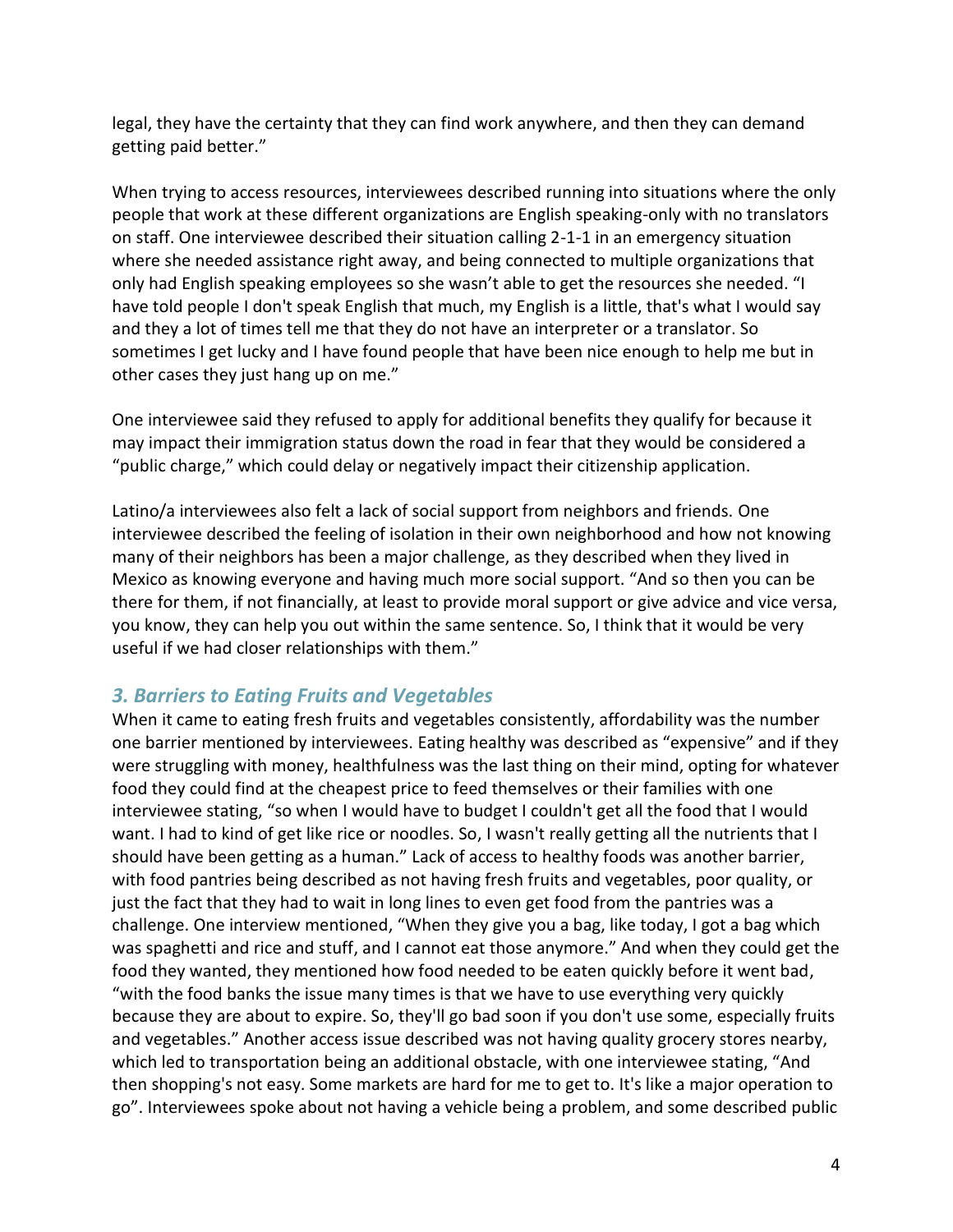transportation as unreliable or too much of a hassle, especially when it came to transporting groceries.

## *4. Thoughts on ¡Más Fresco! More Fresh Programming*

UCSD CCH's *¡Más Fresco! More Fresh* program was often mentioned by interviewees as being a lifesaver when it came to budgeting and accessing fruits and vegetables, as one interviewee said, "when you're on a budget without a program like Mas Fresco to include all, it's just harder to budget." Many interviewees in general had great things to say about Mas Fresco and noted the simplicity of signing up as well as building personal relationships with UCSD CCH staff, which helped ease any psychological barriers to using the program. Another interviewee who was a student at the time noticed she wasn't getting the proper nutrients from her school's food pantry and found Mas Fresco which helped her afford the fruits and vegetables she desperately needed to balance her diet.

While interviewees weren't specifically asked about how UCSD CCH could expand their programming, they did offer suggestions on how the burden of food insecurity could be eased in general, which UCSD CCH could potentially look to implement. The following are a summary of interviewee suggestions:

- A. Provide a one-stop-shop for resources and information. It was clear from the interviews that information about governmental and charitable assistance was piecemeal and primarily spread through word of mouth. While participants mentioned 2-1-1 as a source of information, this did not seem adequate given that information is still primarily spread via word of mouth and some resources or programs may not have Spanish speaking staff available. Perhaps a central location online through the UCSD SSH website or materials onsite with information about federal, state, and local governmental and charitable assistance programs and eligibility criteria could be helpful.
- B. Offer skill-building classes. Interviewees discussed the importance of certain skills in being able to cope with food insecurity. These included financial/budgeting skills, cooking/food skills, and job skills. While the participants we interviewed reported that they had good cooking and budgeting skills, they felt that others in their situation lacked these skills. Also, our interviewees conveyed that even though they had job skills, they sometimes had trouble with job applications online due to technological or language barriers and this limited their job prospects; so perhaps UCSD SSH could teach their participants how to find quality jobs and assist them in applying for those jobs.
- C. Help clients build social capital and foster agency. It was apparent that having a social support system was beneficial to receive help from friends, family, and acquaintances when food and money gets low. Perhaps providing opportunities for clients to meet each other, make friends, and begin to build social capital could be beneficial. This can include providing participants a way to take back some control of their situation such as